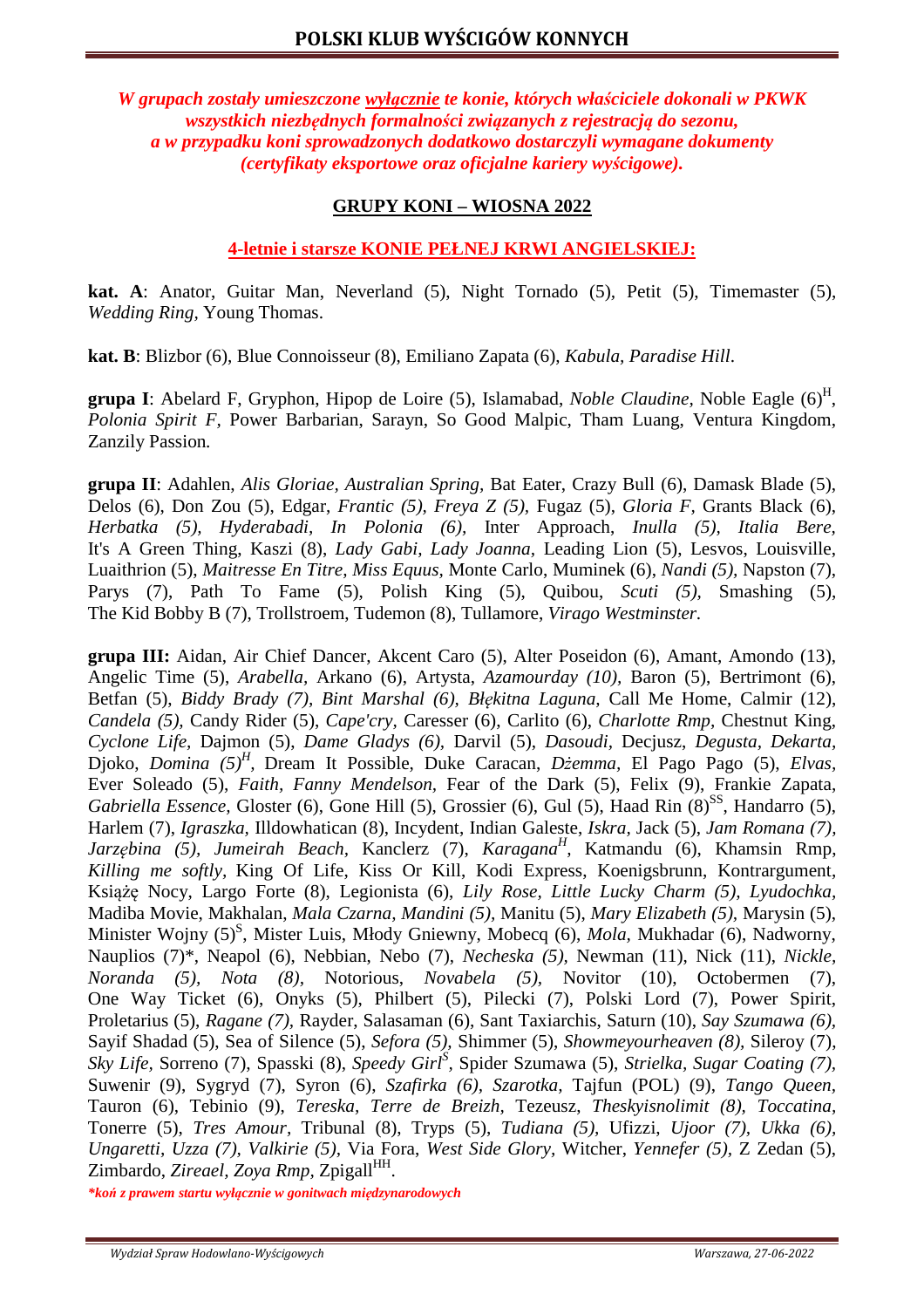# **3-letnie KONIE PEŁNEJ KRWI ANGIELSKIEJ:**

**kat. A**: *Jenny of Success,* Jolly Jumper, Kaneshya, Matt Machine, *Moonu, Westminster Cat.* 

**kat. B**: Akurat, Dacinni, *Dakini,* Don Kasters, *Lady Iwona,* Magic, Syriusz.

**grupa I**: *Cannacore,* Dariyangel, *Lady Jaguar,* Le Destrier, Przystojnykaźmierz, Thiry Time.

**grupa II:** Amon The Great, *Aperola\*, Apfel Nonantaise,* Be like Zazou, *Be my Girl,* Big Bang, Caro Giorgio, Chandalar, *Charming Wiktoria, Chibani,* Chou Pet, Conall Cernach, *Dominanta,*  Domindar, Donny di, Dywizjon, El Corazone, Emperor's Game, Empire Of The Sun, Feothan, Filibert, Fuero Royal, Good Gift, Groszek, *Inter Holy Rock, Iskra One, Iva Grey,* Izalor, *Jagga,*  Johnny Double, *Jowita, Joy Bere, Kena,* Kyrios, Limlight, Maggiore, Marvelous Stam, *Mary Queen, Modus Vivendi<sup>H</sup>, Nadia Morandi, Nomen Omen, Northern Poker, Notar, Palm Club,* Respect, Roc'h Breizh, Rock Me Amadeus, Santo Elmo, *Saxon Way, Scarlett Jive,* Serpention, Shy Boy, Snajper, Storm In The Stars, Tajfun (IRE), Taymour, *Terchova, Trella, Tutulala, Zanza, Zarine.* 

**grupa III:** *Aila, Airy Top,* Algoritm, *Amazing Love,* American Bassett, *Ana Swing, Angelika,*  Angelus Satani, *Australian Reef,* Borgo, *Buck's Baraka,* Burschi, Champion Star, *Cicha Woda,*  Cinamoon, *Cosmic Gift, Debritta,* Disc'o Vol, Dream Night, *Duches Ajeez, Duszka, Dzendaja, Dzhersi,* Egalitaire, *Elusiva,* Et Tu Brute, Fair Master, *Faiza, Farsala, Fast Girl, Favourable Spirit, Find The Queen, Finka,* Fun Jazzman, Galeriusz, *Gefesta, Gloris,* Golden Drop, *Grande Plaine,*  Granfeld, Ilja, Impas, Indefinetely, Inter Reel, I'Pipo, *Ivanka, Jam Karabela,* Justway, Juven, Kafar, *Kaliope,* Karak, Kassar, *Katana Max, Katharsis,* Kato, *Katy Star, Kessi, Kinga,* Krissh, *Księżna Nocy,* La Vie, *Ligia, Little,* Lucky Fate, *Madam Agnes,* Mageek, Magic Universe, *Mary Blueberry,* Mc Gregorsky, *Miracle Star, Miss Margot, Miss Molly, Mrs Elif,* Nadaal, *Naiade Des Sources, Nebbiana, Negro Salsa, Nensi, Nigrosa, Nigua, Norona, Nowa Droga, Noxi Blue, Numeira, Nuriella,* Omar, Perfect Stranger, Polonez, *Primaveraa,* Qool Tirol, Real Life, *Renoma, Russian Symphony, Sara Smile,* Shazawar, Sigismundus Rex, Signor Cava, *Silveriyana,*  Sindicato, *Singers Star,* Sir Ragnar, *Sofronia,* Sopot, *Sowa Matylda,* Spear Dancer, Spiritus Movens, Status, Super Sztorm, *Tango Star, Tayra, Tazra,* Te Quiero Boy, Tenczyn, *Toyama,* Tyzeus, *Undina,* Uroboros, *Usanti,* Vatan, *Warszawa Express, Willamora,* Zaknafein, *Zayra.*

*\*koń z prawem startu wyłącznie w gonitwach międzynarodowych*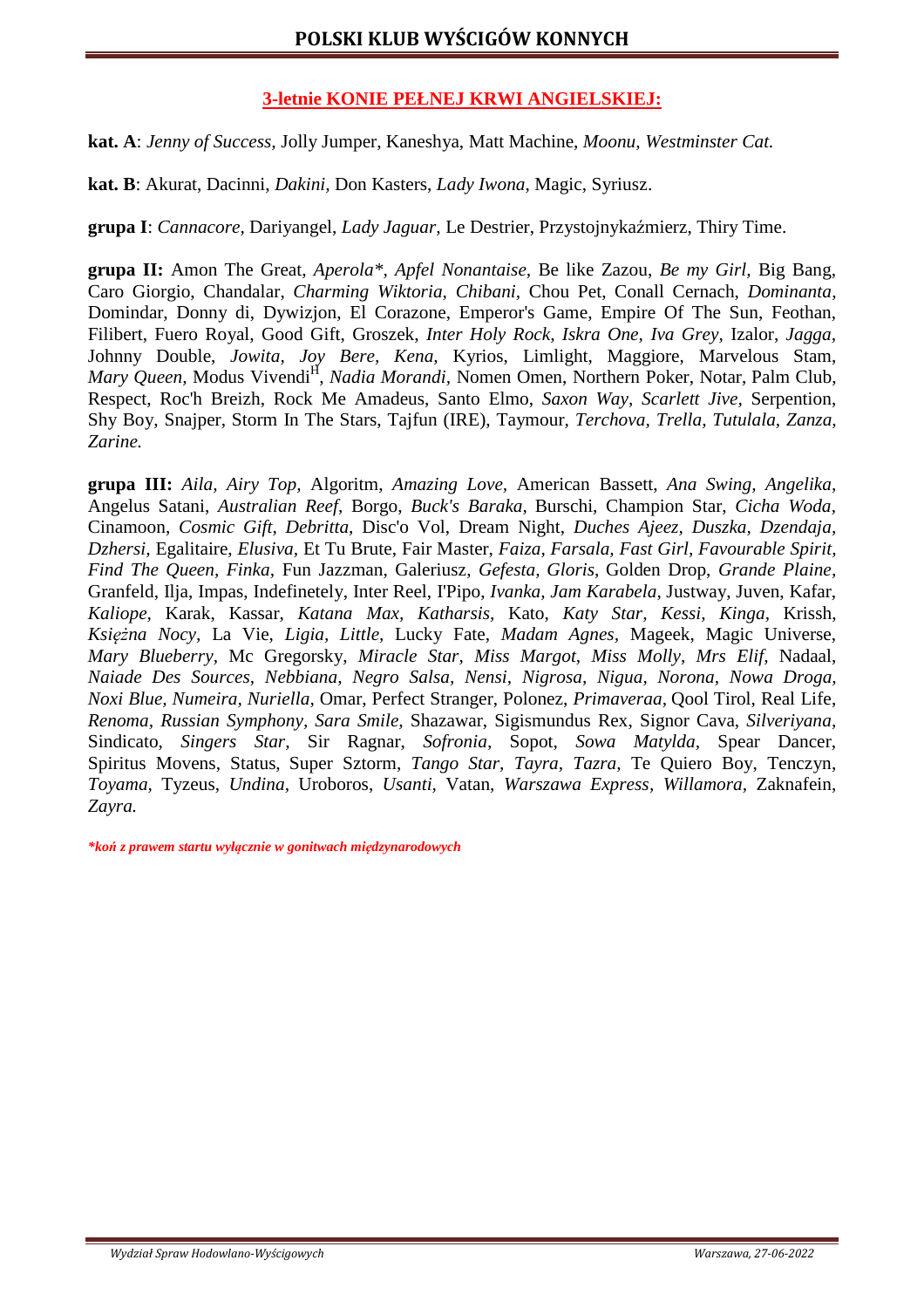# **2-letnie KONIE PEŁNEJ KRWI ANGIELSKIEJ:**

**kat. A**: -----

**kat. B**: -----

**grupa I**: Doppio, *Gandia, Marigold Blossom.*

**grupa II:** *Abalessa, Ad Rem,* Adamit, *Aegean Breeze,* Allegretto, Alstroemer, Arctican Wind, Armorist, *Baby Belle,* Baden Baden, *Barletta, Bitola, Black Angel, Blisterka, Blue Sash,*  Bohun Z Darley, *Bona De France,* Bunny, *Carmelka, Carramba, Celtic Touch, Charlotte Ava, Cherry Madness, Citronella,* Clyde, Dab Dancer, *Dafne, Dardanele,* Dark Bullet, Davis, *Destiny, Diamond Milla, Dobra Dusza, Donia Exaltacja, Drink Life,* Dynamic, Dżajawarman, Eliminator, *Empathy,* Enduro, Epizod, Espresso, External Power, *Fast Magic, Fermata,* Fierce Eagle, *First Girl, Flair,* Flash Fire, Flores, *Free Gal, Frizzante, Furious Girl, Gangs N' Roses, Gerbera, Gloria Gentis,* God of War, *Gold Lily, Gorączka Złota,* Green Clover, Hamad, Iluzjon, Imperator Antonius, *Impreza,* In Touch, Incredible, *Inferia, Inna, Insygnia, Intissar, Itys, Izzy Bizzy,* Jamal, *Jawielkawena,* Joe Black, *Jollify,* Juris, Kakao Blue, Kalindan, Karmel, Keep Distance, Khmer, *Killbixy,* Klimat, Kontrapunkt, *Kreskówka,* Król Słońce, Książę Lodu, *Lacota, Lady Ewelina, Lady Gigi, Lady Judy, Lady Zaffany, Laurella,* Lepton, Lexor, *Liberia,* Limeryk, *Little Feat, Little Pati, Long Island,* Lord Dry, Machu Picchu, Macini, Maestral, Manchester, Manwhataman, *Maverick, Maxima Romana,* Maybach, Mecenas, Mercury, *Migliore Speranza, Miracles,* Miraculus, *Miss Marie, Miss Romana,* Moonraker, *Namiętność, National Freedom, Navasota, Nea, Negro Africa,* Night Max, Niro, *Noa,* Nofir, *Norden Touch,* Oakley Baloo, Oksymoron, *Orinoco Flow, Pagani,* Perlios, Petrol Express, *Piosenka,* Power Djoker, *Pretty Balllerina,* Prince of Poker, *Queen Cappella, Quick Vixen,* Red Hot Chili Lewy, *Renoma, Riposte,* Rolland, Rozbójnik, *Russian Melody, Saint Monica,* Samum, Santo Cosmo, *Satori,*  Savage Storm, Senlis, Shamadram, Silver Run, *Skarbie,* Soter, Stargazer, *State Of Mind,* Stradius, *Sundae, Sunsara, Szachrajka,* Szivesseg, Tacjan, Tarik, *Terpentyna,* The Clash, The Great Ivar, *Thetis, Thibo,* Thor Terror SF, *Tikaram,* Tirreno Adriatico, *Torpeda, Trani, Triada,* Trijumf, *Trikala,* Trurl, *Tytanida,* Utracjusz, Venom, Vinchester, Vir, *Vulcaniya, Weneda,* Wermut, Westim, Westminster Boy, Westminster Grey, Westminster Moon, *Windy Colors,* Yes Sir, *Zehra.*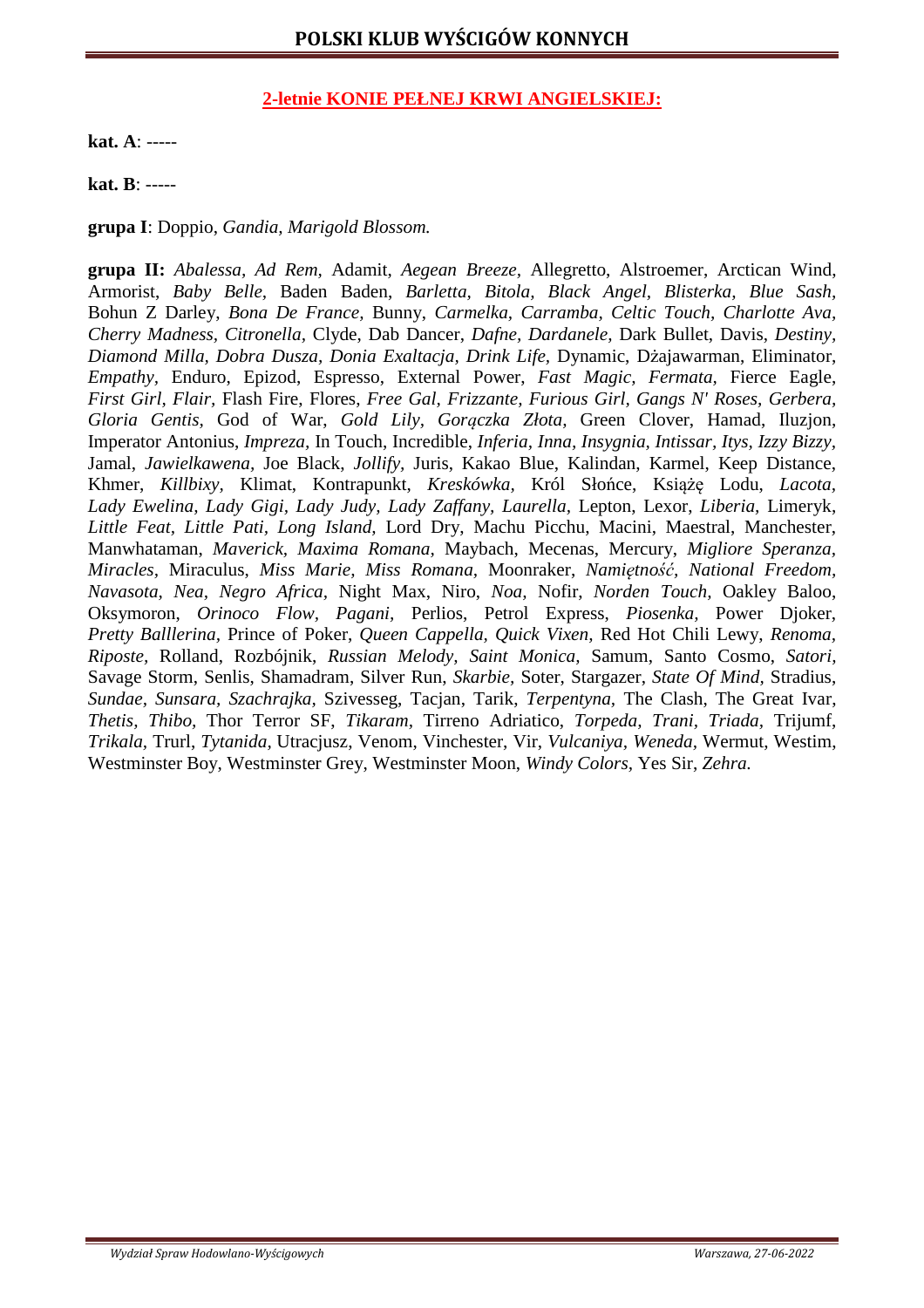### **4-letnie i starsze KONIE ARABSKIE CZYSTEJ KRWI:**

**kat. A**: *Amwaj Al Khalediah (7),* Bieshan (5), Dragon (7), Ewest, Mayar Al Khalediah (5), Rasmy Al Khalediah (5), Salam Al Khalediah (9), Wielki Dakris (6).

**kat. B**: Almared, Han Rastaban, *Sabamira, Wasma Al Khalediah (7),* Zenhaf\**.*

**grupa I**: Al Jassim, Apollo del Sol (5), *Athal Bint Gifara,* Dragado, Echaron (5), El Nazir, Endemol, Frehel de Bozouls (7), Gatsby de Bozouls (6), Got de Lagarde (6), Hamal (6), Helfik de Bozouls (5), Iago (6), Kenjiy (5), *Lorelei, Maeali Muscat,* Munes, Musab (6), Mutar JR (5), Seiful Muliuk (6), Wasmy Al Khalediah (5), Wirgilion.

**grupa II**: *Aliat Al Khalediah (7),* Atlas, *Awrad Al Khalediah (7),* Bashar ibn Sayf, Celebryk (5), Cis, *Dalma, Djenah (5),* Dream Day, *Edormana,* El Grillo TR, Eldas (6), Farhat, *Floryna,*  Galito de Bozouls (6), Gensik, *Hadjar (5), Haidea,* Hazim Al Khalediah (5), Honney de Bozouls (5), Hosco de Bozouls (5), *Ideale de Bozouls,* Idelin de Bozouls, Inouk de Bozouls, *Iroka de Bozouls,* Lafadi Shah, *Mantaa (5), Medan,* Momo, Nafea Al Khalediah, Nestor, Oficer, Ouzbeks du Panjshir (12), Purhib (8), Salik, Sharm El Sheikh, Sjabahar 'OA' (5), *Suzana,* Taranom, *Zbrojna Fata, Zeeba Al Khalediah (5), Zoi.* 

**grupa III**: *Ahri, Akwalady,* Alladyn (11), Al Abjar (5), Al-Bir, Al-Darar (7), *Al-Dina, Al-Marala (8), Al-Nina (5),* Alnnajm (6), Al-Wir (5), Al-Zar (5), *Anwar Al Khalediah (7),*  Aranik (6), Arash (11), Artuditu (5), *Asrar Al Khalediah (6),* Boy Mador, Brahim, *Cecheja, Celebrytka (5), Celtic Amal (5),* Ceo, Cepun, Cherry Berry (5), Cmok Cmok, *Corsicana, Dioriska,*  Djassy A, Dodge (7), *Ehssana (6),* Enterprize, *Espazzita,* Ettr Al Khalediah (5), Ezyr (5), *Farah*, Fasar, *Federica,* Forlet, Gabonn (7), Galel Al Khalediah (5), Gideon, Heliades Armor (5), *Hellada, Heredia (5),* Hermes (7), Hermes d'Etiolles (5), Hes (5), Hudjel de Bozouls (5), *Ibelia du Pouy,*  Igrek (5), *Ipolyta Hipolyte,* Jabaar, *Kabara Al Jasra,* Kadet, *Konstancja, Macarella (5),* Machir JR, Magor HB, *Makarima,* Matador (6), Menago (5), Mogadiusz (10), Moon (5), Nabel Al Khalediah (5), Najem du Soleil (6), Nawaf Al Khalediah (5), No Neveur Saularie (5), Om Marakesh (7), Paco Zaleś (6), Palmir (9), Parhess (5), Pontarion (7), Pressus (5), Prius, Pueblos, Ramz Alshajaa, *Rana P (5), Sadya di Castagnoli (5), Sakre,* Salazaro (6), *Sammara, Sarabia,* Sefar, Sensational, Serwal (5), *SS Alreem,* Sukces, *Supra,* Suryan, Terrior (10), Ussam de Carrere (14), Wellman, *Zahirja (5),* Zenith, Zhaker Muscat, *Zika (5).* 

*\*koń z prawem startu wyłącznie w gonitwach międzynarodowych*